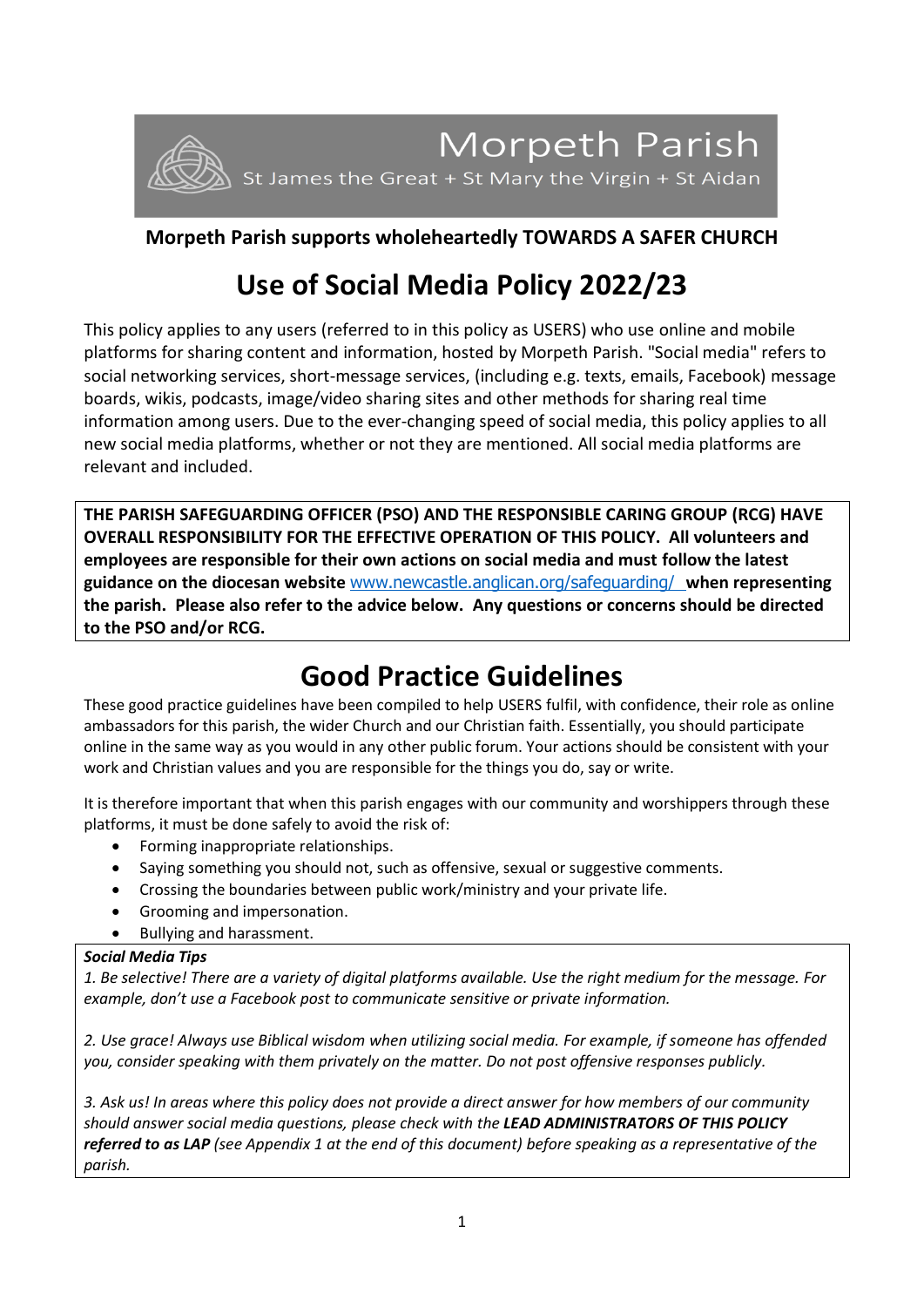**Use of Social Media**

**1. All policies, including harassment, confidentiality, and software use, apply in the extensive use of social media.**

**2. USERS should carefully consider giving any personal information via social media, e.g. address or telephone number, unless it is in a private message to someone you know and trust.**

**3. USERS who misuse the Morpeth Parish's social media resources in ways that violate the law or other ministry policies are subject to having administrator rights removed.** 

**4. USERS who are interested in representing Morpeth Parish must read and agree to follow these guidelines and have permission of LAP (see Appendix 1 of this document.) They should also attend diocesan social media training whenever possible and advise LAP accordingly.**

## **Guidance for USERS**

## **DO**

- $\checkmark$  Be vigilant when using social media.
- $\checkmark$  Maintain the utmost integrity honesty, transparency, consistency and accountability are key. Treat online communication with children, young people and adults as you would any communication that is face to face. Always maintain the same level of confidentiality.
- $\checkmark$  Report any safeguarding concerns that arise on social media to the Parish Safeguarding Officer (PSO) and Responsible Caring Group (RCG) for their attention and joint consideration.
- $\checkmark$  Always assume that everything you write is permanent (even if you delete it later on, it may have been seen and re-published or referred to elsewhere) and may be viewed by anyone at any time. Assume that everything can be traced back to you personally as well as to your colleagues or the parish and that anything you post is permanent. Always think before you post.
- $\checkmark$  Draw clear boundaries around your social media usage associated with your private life and your use of social media for public ministry.
- ✓ USERS are solely responsible for the content they publish online, including content from their own social media pages. It must be absolutely clear that all views/posts are your personal views and not those of Morpeth Parish.
- $\checkmark$  Use Morpeth Parish groups (e.g. Parish Facebook, Boys Brigade text group, WhatsApp, etc.) to communicate on-line with children, young people and/or vulnerable adults. The LAP should be able to access this and review conversations, and the accounts should be visible to children/young people and their parents. Children/young people must be made aware that any communication could be viewed by LAP. Save any messages and threads through social networking sites, so that you can provide evidence to LAP of your exchange if required.
- $\checkmark$  When working with children/young people, always ask parents/carers for consent, preferably written using a Parish Consent Form to:
	- o Take any form of electronic record giving them the right to "opt out".
	- o Use and store photographs of those participating in activities or events in official parish publications and/or on the parish's social media, website and displays. *Be ready to remove an image as quickly as possible if requested.*
	- o Use telephone, text message, email or other messaging services in order to communicate
	- o Connect using Morpeth Parish social media pages.
- $\checkmark$  Avoid one-to-one communication with a child or young person.
- $\checkmark$  Use clear and unambiguous language in all communications and avoid abbreviations that could be misinterpreted.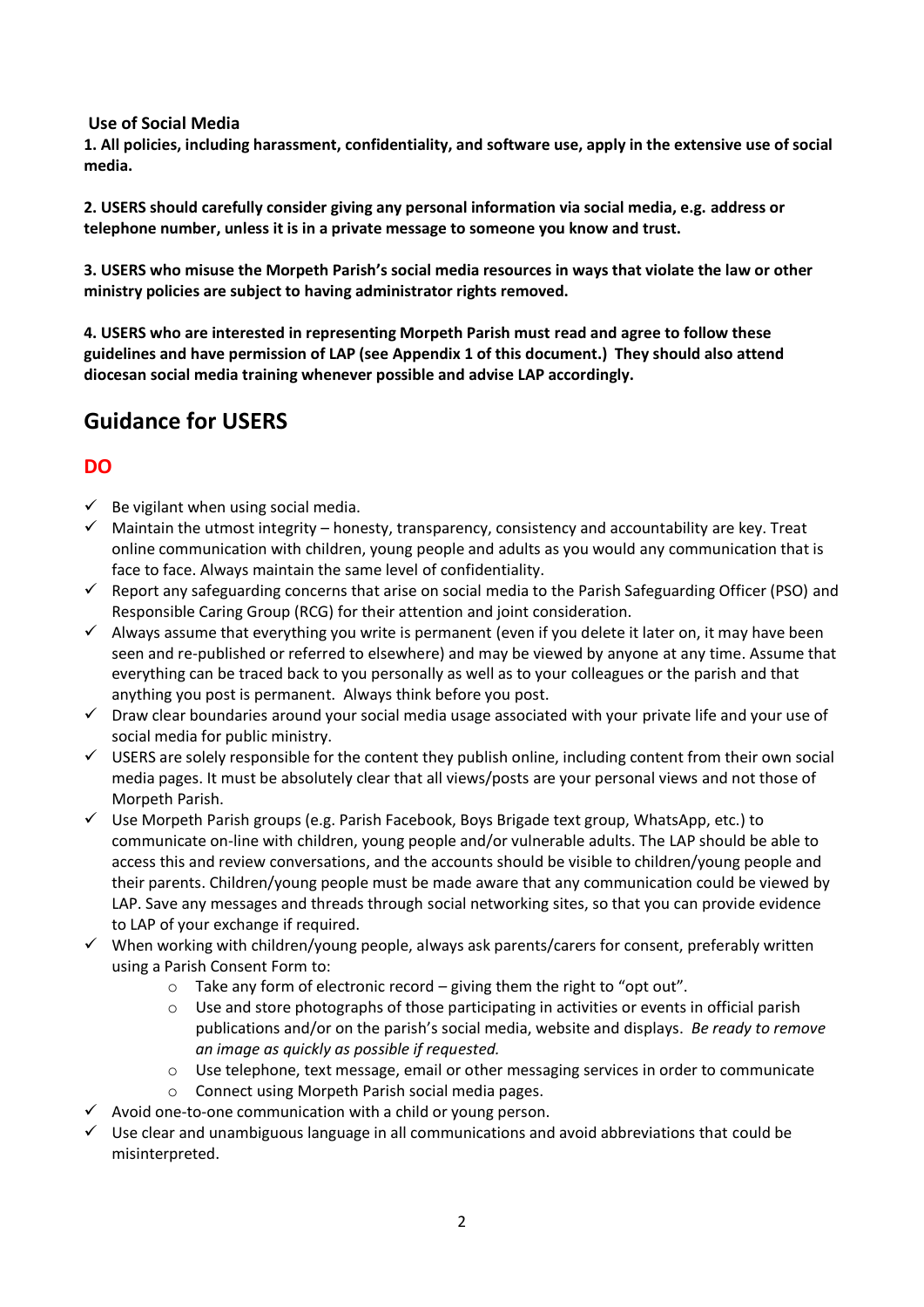- $\checkmark$  Always be aware of the privacy of participants in any groups communicating using social media, i.e. blind copy emails when necessary.
- ✓ Screenshot any inappropriate material received through social networking sites or other electronic means and show immediately to the Parish Safeguarding Officer (PSO) and/or Responsible Caring Group (RCG) for their attention and joint consideration.
- $\checkmark$  Use passwords and log off promptly after use to ensure that nobody else can use social media pretending to be you.

### **DO NOT**

- ➢ Use a personal Facebook or any other social media account in your work with children, young people or vulnerable adults. IF YOU DECIDE TO USE THIS MEDIUM, BE EXTREMELY VIGILANT AND CONTINUE TO CONFORM WITHIN THE PARISH GUIDELINES AND WITHIN THE LAW.
- $\triangleright$  Facebook stalk (i.e. search through people's Facebook pages to find out about them).
- $\triangleright$  Say anything on social media that you would not be happy saying in a public meeting, to someone's face, writing in a local newspaper or on headed notepaper.
- $\triangleright$  Make inappropriate comments on photos or posts, or share content.
- $\triangleright$  Use visual media (e.g. Skype, Facetime) for one to one conversation with young people, use only in group settings.
- **In particular, do not allow content to contain or share links to other sites that contain:**
- $\triangleright$  Libellous, defamatory, bullying or harassing statements.
- $\triangleright$  Breaches of copyright and data protection.
- $\triangleright$  Material of an illegal nature.
- $\triangleright$  Offensive sexual or abusive references.
- $\triangleright$  Inappropriate language.

 $\triangleright$  Anything which may be harmful to a child, young person or vulnerable adult, or which may bring the church into disrepute or compromise its reputation.

### **Public Relations Guidelines**

1. Parish communications may not be used for partisan political messages or paid advertising, with the exception of parish events and PCC approved charitable events.

2. Any external communication from the Morpeth Parish office regarding serious/unexpected incidents will not be posted without approval by LAP and must follow this policy's guidelines.

3. When using Morpeth Parish's official name and logo, these branding items must be approved prior to official use.